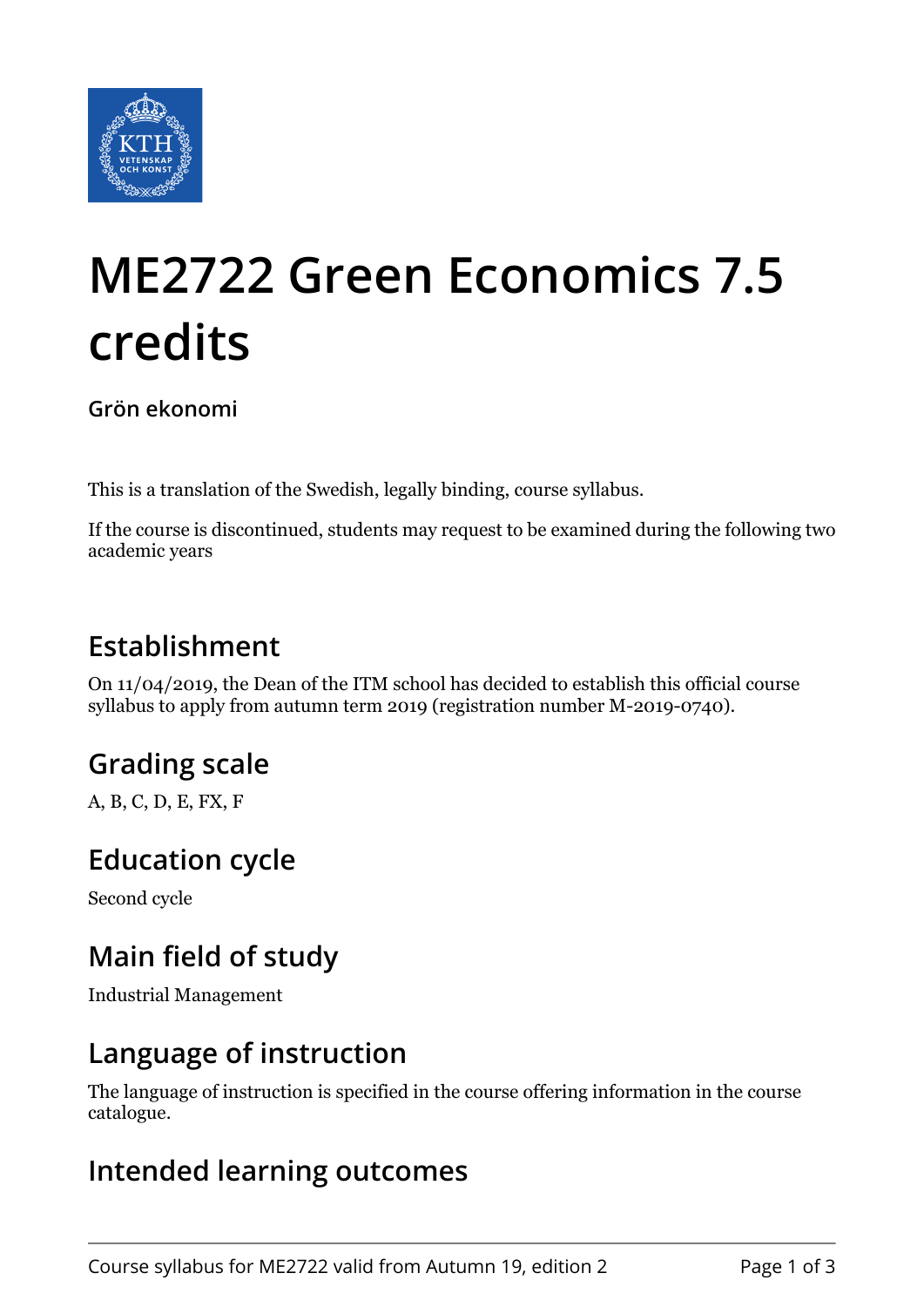On completion of the course, the students should be able to describe and analyse:

- 1. the driving forces behind the climate changes
- 2. which role market forces and policies play for a transition to a green economy
- 3. the importance of technical changes, innovation and entrepreneurship for a transition to sustainable growth
- 4. the importance of the financial market for transition to a green economy

#### **Course contents**

The course starts with an overview of how the modern economics relates to the challenges that have been created by ongoing climate changes and why the global heating can be seen as a market failure. Thereafter follows three separate yet coherent blocks each of which is concluded with a study visit linked to the focus of the block.

The first block is about the resources of nature, such as sustainability and overexploitation of the resources of the planet. Here, driving forces of the increased concentration of carbon dioxide in the atmosphere are also discussed, as well as global distribution issues with regard to climate adaptation.

Block two deals with finance, innovations and economic growth. Here, the students will deal with basic economic studies about growth and climate such as the Stern report, climate models of William Nordhaus and the endogenic theory of growth. The block treats the financial costs for a climate adaptation, which meets the aim of the Paris Agreement and how these can be created. Further, preconditions and barriers for green innovations are studied both theoretically and empirically.

The final block is policy oriented and deal with global, national, company and individual levels. It treats questions such as international agreements, emission trading, regulations, taxes and subsidies. The block also studies how both mandatory legislation and self-regulation influence the companies' will and ambitions to green adaptation. Here, differences are also studied between different countries and industries

## **Specific prerequisites**

Satisfies the requirements for a Degree of Bachelor

Documented knowledge in English B or the equivalent.

## **Examination**

- PRO1 Project, 3.5 credits, grading scale: P, F
- TEN1 Examination, 4.0 credits, grading scale: A, B, C, D, E, FX, F

Based on recommendation from KTH's coordinator for disabilities, the examiner will decide how to adapt an examination for students with documented disability.